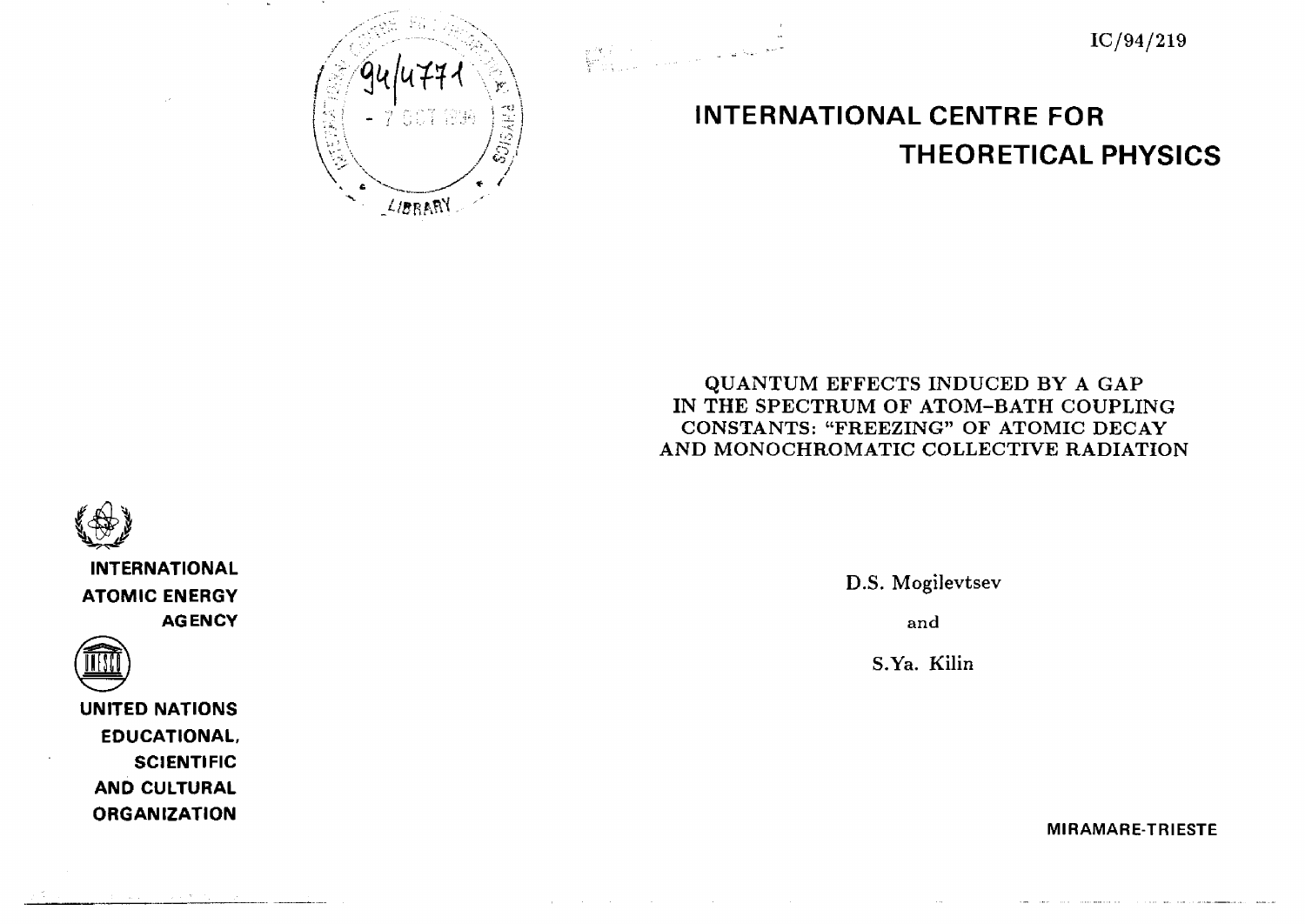$\label{eq:1} \limsup_{n\to\infty}\frac{1}{n}\sum_{i=1}^n\sum_{j=1}^n\sum_{j=1}^n\sum_{j=1}^n\sum_{j=1}^n\sum_{j=1}^n\sum_{j=1}^n\sum_{j=1}^n\sum_{j=1}^n\sum_{j=1}^n\sum_{j=1}^n\sum_{j=1}^n\sum_{j=1}^n\sum_{j=1}^n\sum_{j=1}^n\sum_{j=1}^n\sum_{j=1}^n\sum_{j=1}^n\sum_{j=1}^n\sum_{j=1}^n\sum_{j=1}^n\sum_{j=1}^$  $\Delta$  .

 $\begin{array}{c} \mathbf{1} \\ \mathbf{1} \\ \mathbf{1} \\ \mathbf{1} \end{array}$ 

 $\label{eq:2.1} \mathcal{L}(\mathcal{L}^{\text{max}}_{\mathcal{L}}(\mathcal{L}^{\text{max}}_{\mathcal{L}})) \leq \mathcal{L}(\mathcal{L}^{\text{max}}_{\mathcal{L}}(\mathcal{L}^{\text{max}}_{\mathcal{L}}))$ 

 $\mathcal{L}(\mathcal{L}^{\mathcal{L}})$  and  $\mathcal{L}(\mathcal{L}^{\mathcal{L}})$  and  $\mathcal{L}(\mathcal{L}^{\mathcal{L}})$ 

 $\label{eq:2.1} \mathbf{A}^{(1)} = \mathbf{A}^{(1)} = \mathbf{A}^{(1)} = \mathbf{A}^{(1)} = \mathbf{A}^{(1)} = \mathbf{A}^{(1)} = \mathbf{A}^{(1)} = \mathbf{A}^{(1)} = \mathbf{A}^{(1)} = \mathbf{A}^{(1)} = \mathbf{A}^{(1)} = \mathbf{A}^{(1)} = \mathbf{A}^{(1)} = \mathbf{A}^{(1)} = \mathbf{A}^{(1)} = \mathbf{A}^{(1)} = \mathbf{A}^{(1)} = \mathbf{A}^{(1)} = \mathbf{A}^{(1)} = \math$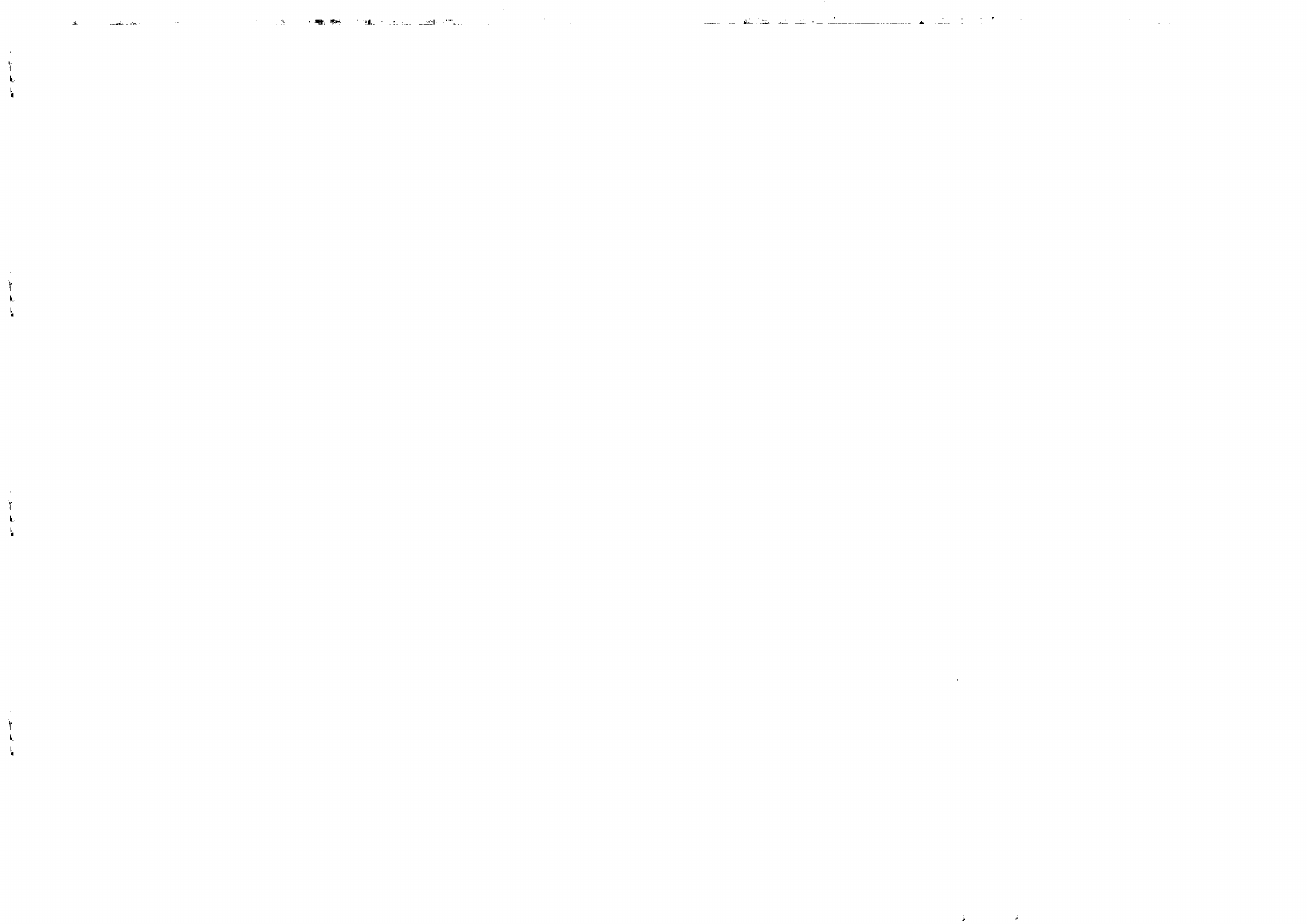# IG/94/219

International Atomic Energy Agency and United Nations Educational Scientific and Cultural Organization INTERNATIONAL CENTRE **FOR THEORETICAL PHYSICS**

# **QUANTUM EFFECTS INDUCED BY A GAP IN THE SPECTRUM OF ATOM-BATH COUPLING CONSTANTS: "FREEZING" OF ATOMIC DECAY AND MONOCHROMATIC COLLECTIVE RADIATION**

D.S. Mogilevtsev<sup>1</sup> International Centre for Theoretical Physics, Trieste, Italy

and

S.Ya. Kilin B.I. Stepanov Institute of Physics, Belarus Academy of Sciences, F. Skorina Avenue 70, Minsk 220602, Belarus.

# **ABSTRACT**

A specific kind of inhibition of atomic decay ("freezing" of decay) and intense monochromatic collective radiation are predicted for a single two-level atom and for a system of atoms interacting with the field bath having the gap in the spectrum of coupling constants.

MIRAMARE - TRIESTE

August 1994

'Permanent address: B.I. Stepanov Institute of Physics, Belarus Academy of Sciences, F. Skorina Avenue 70, Minsk 220602, Belarus.

# **1.INTRODUCTION.**

In 1987 Yablonovitch predicted [1] and later together with co-authors experimentally proved [2,3] the existence of specific media with a gap in the total photon density of states over a narrow frequency range (photonic band gap). These media are lossless periodic dielectric microstructures (photonic crystals). An example of such photonic crystal is a slab of dielectric material in which a specific pattern of criss-crossed cylindric holes is drilled. This pattern of holes produces a fully three-dimensional periodic fee structure [3] . According to Yablonovich, at a refractive index  $n=3.6$ , normalized hole diameter  $d=0.469a$ , where a is the lattice period, and a 78% volume fraction is removed a full gap is opened up in the microwave region and its width can reach about 19% of the center frequency. For this frequency region the propagating electromagnetic modes were absent in all directions. The cause of this phenomenon is the interplay between the coherent scattering due to the periodic structure and the scattering due to individual voids [4,5], This dielectric structure could exhibit potentially new physical phenomena, for example, suppression of the dipole-dipole interaction between two atoms [6], inhibition of the single-photon spontaneous emission and formation of the quantum bound state of the photon in the vicinity of the atom [7].

In this paper, which is a continuation of our work [8], we demonstrate that the above mentioned effects can be produced not only by creating a photonic band gap but also by creating a gap in the spectrum of constants of the interaction of radiation with media. It should be emphasized that a gap in the spectrum of coupling constants may occur without deforming the total photon density of states to the extent that a photonic band gap opens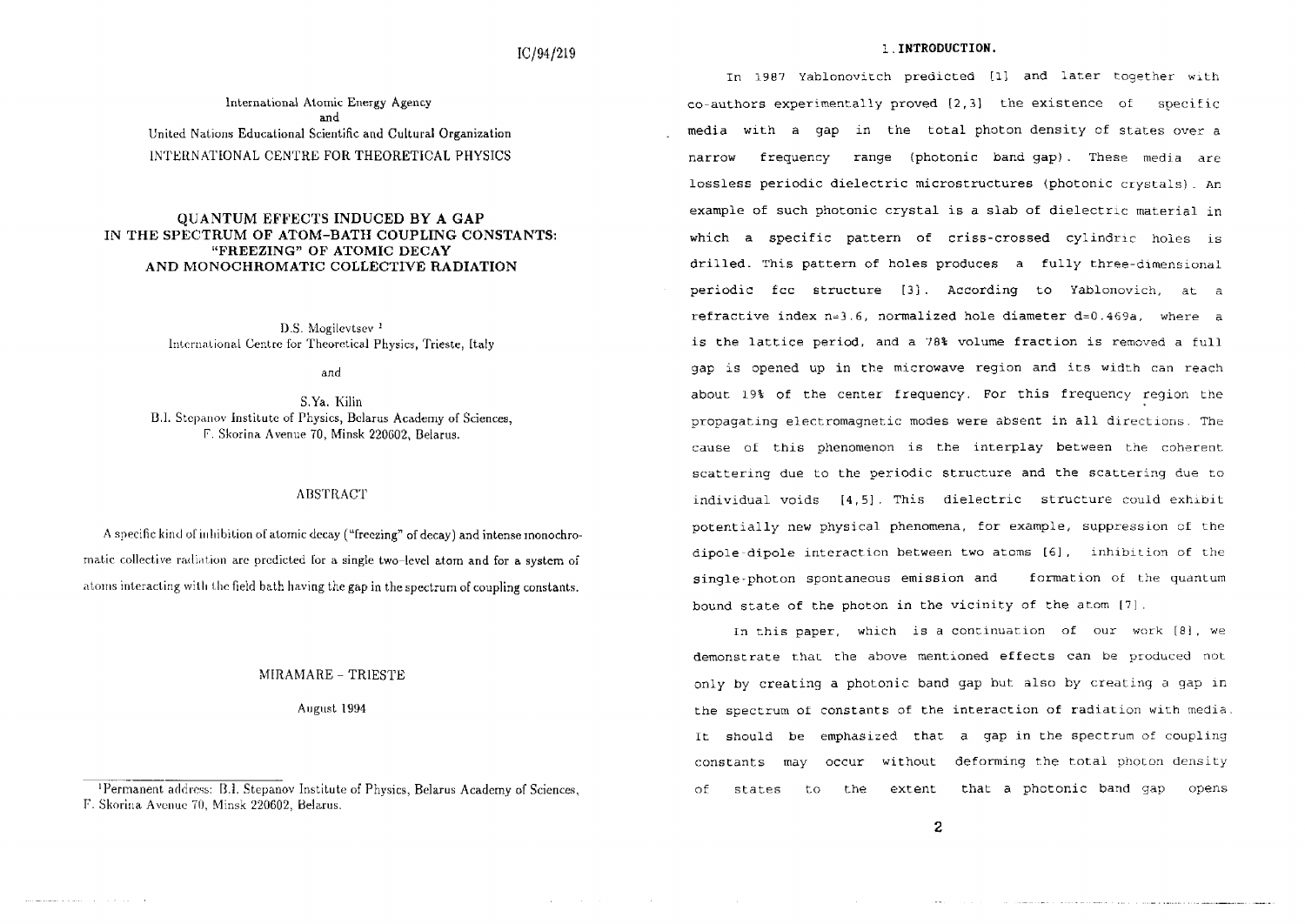**I..\*\*?'**

up. However, for a sufficiently dense frequency spectrum a photonic band gap and gap in the spectrum of interaction constants seem to be equivalent. We have shown that the inhibition of atomic decay due to a gap in the spectrum of interaction constants occurs in a specific way. It is characterized by a complete termination of the decay after the atom has lost part of its energy. That is why we will refer to this kind of inhibition as the "freezing of decay". The energy lost by the atom and absorbed by bath excites a monochromatic radiation at a frequency which coincides with that of the gap-center. This radiation has a collective nature because in effect it is a specific distribution of excitations between the bath modes perturbed by the interaction with the atom. This collective radiation is a sub-Poissonian in statistics.

The outline of this paper is as follows. In Sec.2 we provide a mathematical treatment of effects caused by the gap in the spectrum of coupling constants. The treatment is carried out by introduction of the collective atom-field operators and the Hamiltonian diagonalization in terms of these operators. Sec.3 is devoted to a single-atom interaction with a gap-having bath. Here the exact results concerning the "freezing" of the decay and monochromatic collective radiation are obtained. In Sec.4 we extend the results obtained in Sec.2 to the system of two-level atoms interacting with the bath. In this Section the sub-Poissonian statistics of monochromatic collective radiation is also discussed.

## 2.GENERAL EQUATIONS.

Let us consider the standard atoms-field interaction Dicketype Hamiltonian in the dipole and the rotating wave approximat ions

$$
H:= \text{Im}_{\text{O}} \!\! \sum_{i=1}^N \left( \sigma_{z} \right)_i / 2 \ + \ \text{Tr} \!\! \sum_{j=1}^N \! \omega_j \text{D}_j^* \text{D}_j \ + \ \text{Tr} \!\! \sum_{i,j} \left( g_{i} \sigma_{j}^* \text{D}_j \exp \left( i \phi_{j} \right) + \ \text{h.c.} \right), \quad (1)
$$

where the radiation mode labelled by j has frequency  $\omega$ , b<sup>\*</sup> and b, are the creation and annihilation operators respectively;  $(\sigma_{\tau})$ ,  $\sigma_{\tau}^{*}$ ,  $\sigma_{\tau}^{-}$  are the pseudospin operators corresponding to the i-th atom and  $\omega_{n}$  is the frequency of the atomic transition.

To simplify the further discussion let us choose a real set of g and take into account any possible differences in the spacing of atoms by means of the phase exponentials  $exp(i\phi)$ . Since the "rotating-wave" approximation is made in the Hamiltonian (1) , there is an important integral of motion

$$
I = \hbar \omega_{0} \left[ \sum_{i=1}^{M} (\sigma_{z})_{i} / 2 + \sum_{j=1}^{M} b_{j}^{+} b_{j} \right] . \tag{2}
$$

We omit it from the Hamiltonian (1) and introduce an effective Hamiltonian

$$
H_{eff} = \hbar \sum_{j=1}^{N} \Delta_{j} b_{j}^{\dagger} b_{j} + \hbar \sum_{j=1}^{N} (g_{j} S^{\dagger} b_{j} + h.c.) ,
$$
 (3)

where  $\Delta_i = \omega_i - \omega_0$  and  $S^* \ge \sum_{i=1}^{\infty} \sigma_i^{\dagger} \exp(i + i\phi_i)$ . We shall return to the **J J J 1 I 1 1 1 1 1 1 1 1** original picture given by Hamiltonian (1) when the final results are to be obtained. Collective atomic operators S and S\* satisfy the commutation relation of the pseudospin operators

> $[S^+, S^+] = S_$ 4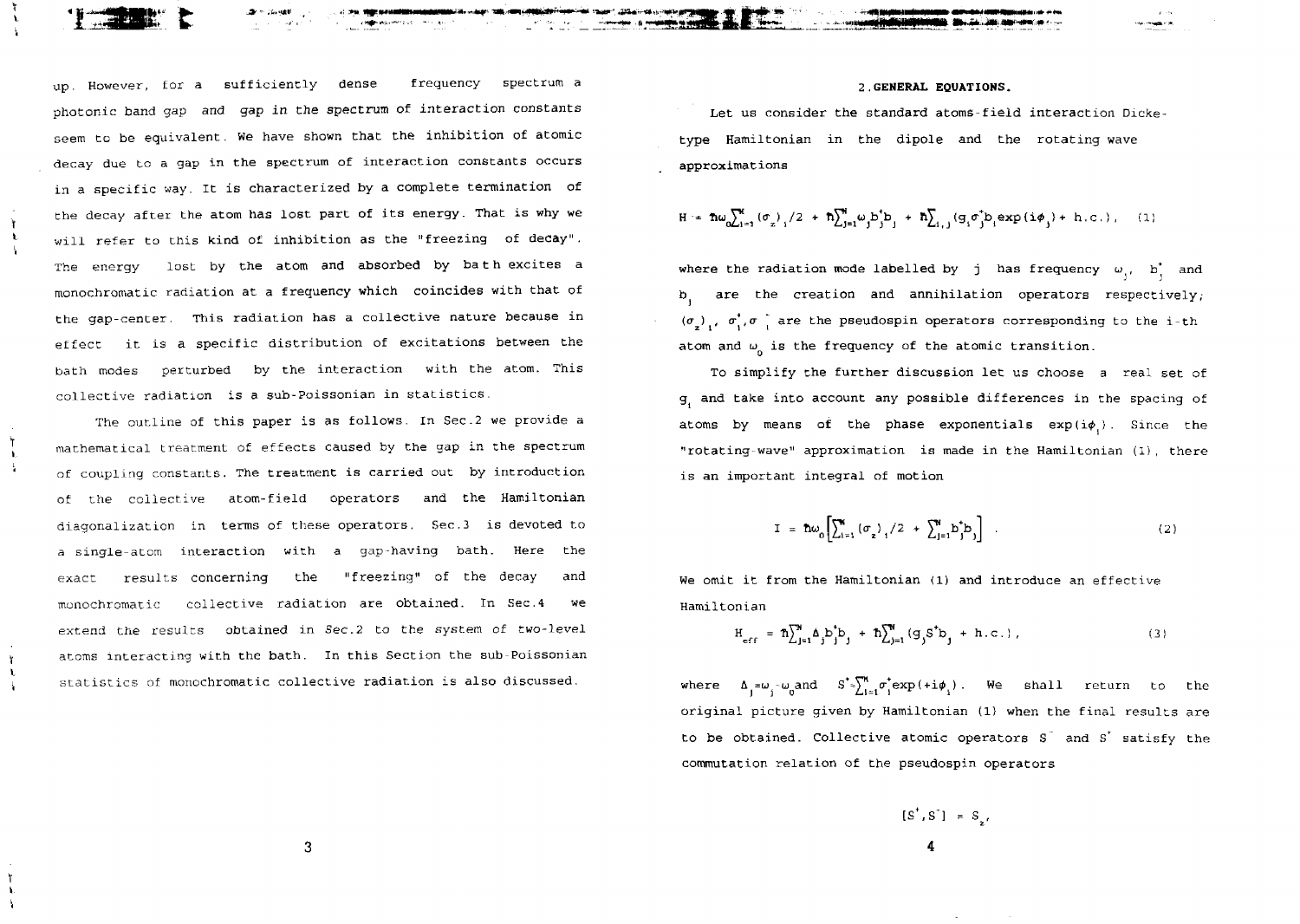where  $S = \sum_{i=1}^{n} (\sigma_i)$ .

Further we use the diagonalization method which has been described in [8,9]. For this purpose it is necessary to represent the effective Hamiltonian (3) as a quadratic form

$$
H = hF^*(\Omega + G)F \qquad (4)
$$

of vectors  $F^+$  consisting of pseudo spin operators  $S^+$  and  $b_j^*$ :

$$
\bm{F}^{\dagger}~=~(S^{\dagger},b^{\dagger}_1,b^{\dagger}_2,\,\ldots,\ldots,b^{\dagger}_N)
$$

and F as its Hermitian conjugate. In Eq. (4)  $\Omega$  is the diagonal matrix with the elements

$$
\Omega_{ij} = \Delta_{ij} \ (i=1,2,\ldots,N) \ , \ \Delta_0 = 0
$$

and G is the symmetric matrix

التواري والمتوارد المتحدة المستفيد

$$
G_{ij} = \delta_{i0} g_j + \delta_{0j} g_i, \ g_0 = 0.
$$

The matrix  $\Omega$  + G can be diagonalized using the unitary transformation

$$
U(\Omega + G) = \Lambda U, \qquad (5)
$$

where  $\Lambda$  is the diagonal matrix with elements  $\lambda_{11} = \lambda_{11}$ , (i=0,1...,N), determined by the following characteristic equation:

$$
\lambda_1 = \sum_{j=1}^{N} g_j^2 / (\lambda_1 - \Delta_j) \tag{6}
$$

$$
U_{ij} = g_i U_{i0} / (\lambda_i - \Delta_j) . \tag{7}
$$

This equation together with the unitary condition  $(U^{\dagger}U = 1)$ 

$$
\sum_{i=0}^{M} U_{i,j} U_{j,k} = \delta_{jk} \tag{8}
$$

uniquely defines the elements  $U_{10}$  and, consequently, the matrix **V**

$$
|U_{10}|^2 = \left[1 + \sum_{k=1}^{N} g_k^2 / (\lambda_1 - \Delta_k)^2\right]^{-1}.
$$
 (9)

According to Eq.(8) the following normalization condition takes place

$$
\sum_{i=0}^{N} |U_{i0}|^{2} = 1.
$$

Using the obtained transformation matrix  $U_{ij}$  one can introduce new collective operators  $C=$  UF which are a superposition of the field and atoms operators

$$
C_{i} = U_{i0}S^{-} + \sum_{j=1}^{N} U_{i,j}b_{j} = S^{-}cos\theta_{i} + B_{i}sin\theta_{i},
$$
 (10)

where  $cos\vartheta_i = U_{i0}$ , and B<sub>i</sub> is the field part of the collective operator  $C_i$ . This part is the superposition of the field modes

 $B_i = \sum_{k=1}^{N} v_{ik} b_{k}$ ,

where

and the control of the control of the control of the control of

$$
V_{ij} = g_k \left[ \left( \lambda_i - \Delta_k \right) \left( \sum_{m=1}^N g_m^2 / \left( \lambda_i - \Delta_m \right)^2 \right)^{1/2} \right]^{-1} . \tag{11}
$$

The relationship between the elements  $U_{10}$  and  $U_{10}$  is  $I_n$  is  $I_n$  terms of the operators  $C_i$  the effective Hamiltonian (3) is

$$
5 -
$$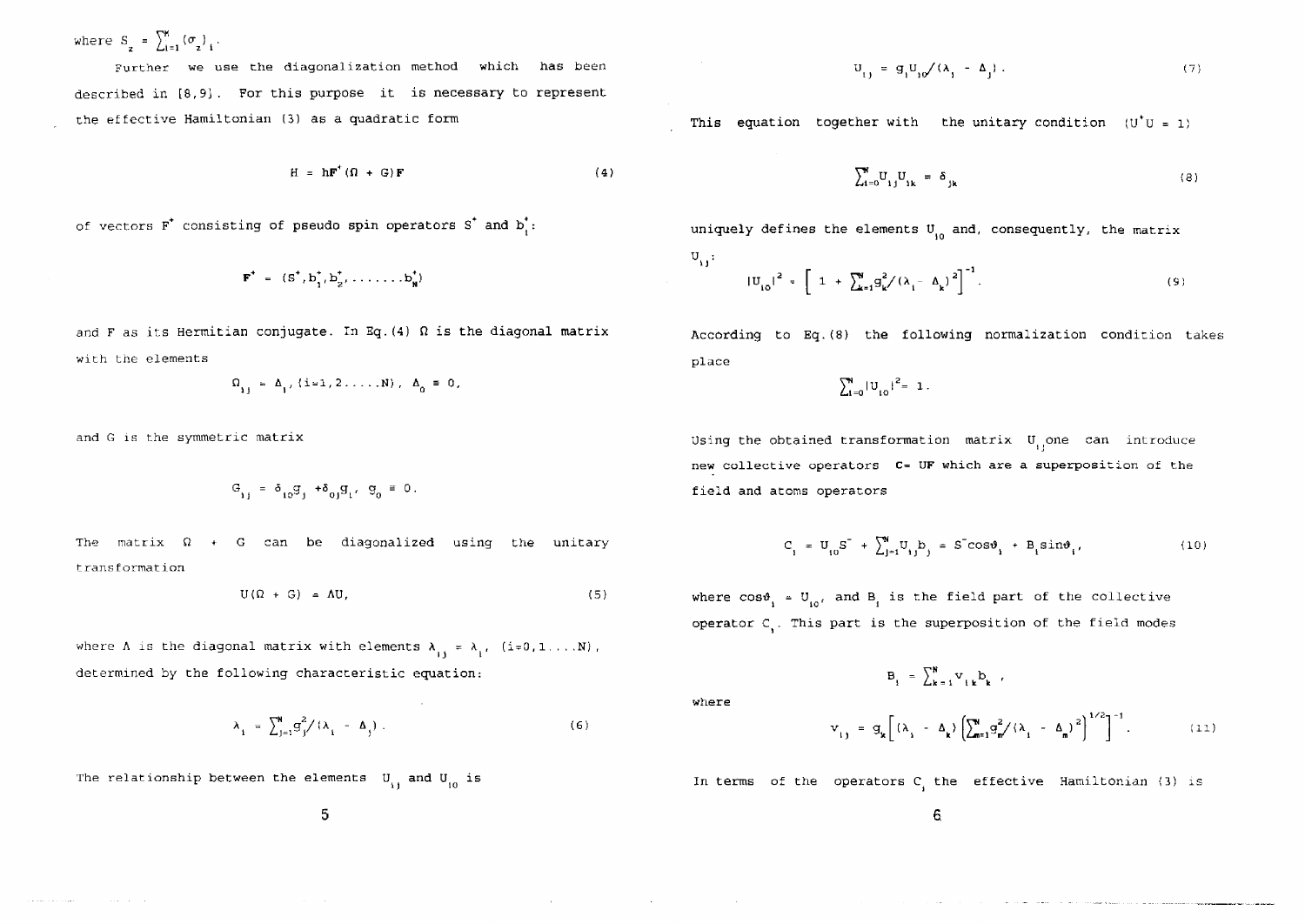**(15)**

diagonally, i.e.

$$
H_{eff} = \hbar \sum_{i=0}^{N} \lambda_i C_i^{\dagger} C_i.
$$
 (12)

From this Hamiltonian the following Heisenberg equations for C can be obtained

$$
dC_{1}/dt + i\lambda_{1}C_{1} = iU_{10}\sum_{j=0}^{M}\lambda_{j}U_{j0}\{S_{2} + 1\}C_{j}.
$$
 (13)

has Now let the frequency spectrum of an atom-field interaction a parabolic gap near the frequency  $\omega_{\rm g}$ . Generally speaking  $\omega_{\text{g}}$  does not coincide with any of the frequencies  $\omega_{\text{g}}$ 

$$
g_i^2 = (\omega_g - \omega_i)^2 \bar{g}_i^2.
$$
 (14)

Here  $\tilde{g}^2$  is a smooth and gapless spectrum (for example, the Gaussian one which we chose for numerical calculations). It can be shown that  $\omega_{g}$ - $\omega_{g}$  is a solution of the characteristic equation (6) under the following conditions

where

 $\mathcal{N}$  $\mathbf{A}$ 

$$
<\!\omega\!>~=~\sum_{k=1}^{\hspace{-0.4mm}N}\omega_k\tilde{g}_k^2\!\!\left/\!\sum_{k=1}^{\hspace{-0.4mm}N}\!\bar{g}_k^2\!\right.
$$

 $\omega_a = \langle \omega \rangle + G(\omega_0 - \omega_i),$ 

Ī.

is the average frequency of the bath-mode frequency distribution and

$$
G = (1 + \sum_{i=1}^{M} \bar{g}_i^2)^{-1}.
$$
 (16)

It is of great importance that under the conditions (14) and (15) the value of  $v_{0}^{2}$  = G corresponding to the eigenvalue  $\omega_{0}$  -  $\omega_{0}$  turns outto exceed by far other coefficients  $\sigma_{10}^2$ . This interesting fact is illustrated by Fig.1, where the distribution of  $U_{i_0}^2$  for the smooth and gapless  $g_i^2$  spectrum is shown, and by Fig. 2, where the distribution of  $U^2_{10}$  for the spectrum of  $g^2_{1}$  with a gap is demonstrated.

As can be seen below, the large value of  $\mathbb{U}_{a0}^e$  distinguishes the collective mode C<sub>9</sub> from other collective modes and gives rise to a number of new physical effects which will be discussed below.

## 4.SINGLE ATOM.

When the general multiatomic problem is reduced to the interaction of a single atom with an electromagnetic field there is a possibility to give an explicit description of some new physical effects. If initially an atom is excited and the bath is in the vacuum state, the single-atom version of equations (13) takes the simple form

$$
dC_{\gamma}/dt + i\lambda_{\gamma}C_{\gamma} = 0 \t\t(17)
$$

Substituting the solution of the equation (17)

$$
C_{i}(t) = C_{i}(0) \exp(-i\lambda_{i}t) .
$$
 (18)

into the equation (10) we obtain

$$
\sigma^-(t) = \sum_{i=0} U_{i0} C_i(t) = U(t) \sigma^-(0) \ + \ \sum_{i,j=1} U_{i0} U_{ji} b_j(0) \exp{(-i \lambda_i t)} \ , \eqno(19)
$$

where

$$
U(t) = \sum_{i=0}^{N} U_{i0}^{2} exp(-i\lambda_{i} t) . \qquad (20)
$$

Using the equations  $(18) - (20)$  we are going to discuss below two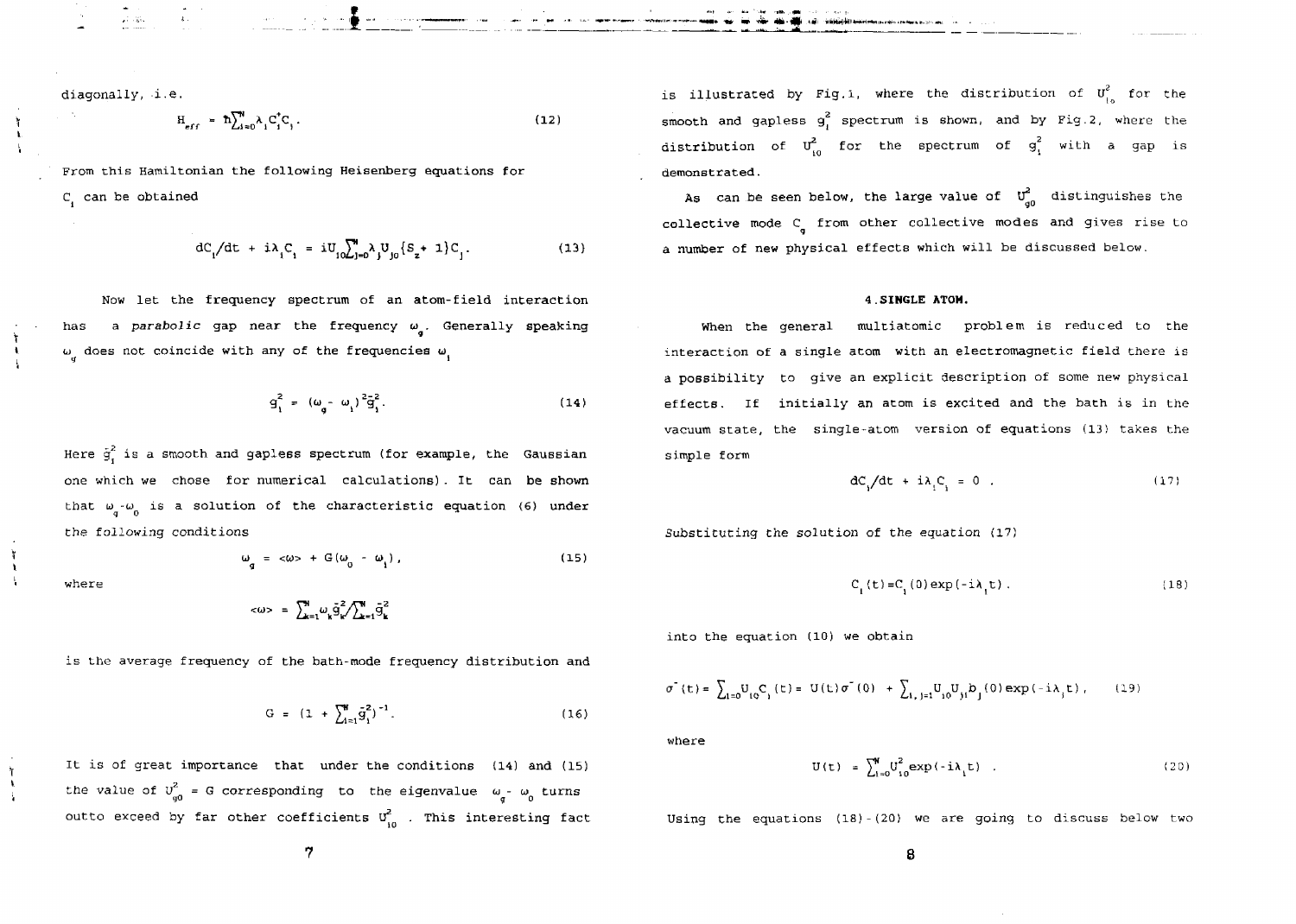phenomena resulting from a gap in the spectrum of coupling constants.

# **4.1 "Freezing" of decay.**

**If there is no gap in the coupling constants spectrum (Fig.la),** all the coefficients  $U_{i\alpha}^2$  are comparable (Fig.1b). In this case due to the differences of temporal phase shifts  $(\lambda_i t$  in Eq.(20)) the amplitude  $U(t)$  will decay approaching zero value at  $t \rightarrow \infty$  in the limit of the dense spectrum where  $|\omega_{\mu+1}|\neq 0$ . The decay rate can be estimated as **halfwidth of the bath-atom coupling constants** frequency spectrum **|g (u)**\ <sup>2</sup>, **If the frequency spectrum** is **discrete** (i.e.l $\omega_i - \omega_{i,j}$ ) is finite), there occur "revivals" in time dependence of U(t) (see Fig.3 as **well** as **[8]).**

When the spectrum of  $|g(\omega)|^2$  has a gap (Fig.2a), the atom decays within some initial time (Fig.4). But as it **follows from** equation (20), when the time exceeds **the boundary** value (denoted **by** T ) the character **of** the **evolution** is **completely changed:**

$$
U(t)\Big|_{t>>T_{st}} \approx U_{q0}^2 \exp(-i\omega_q t) = Gexp(-i\omega_q t) . \qquad (21)
$$

The atom is prevented from losing all its energy and the upper level population is held at a stationary "frozen" value.

The nature of this phenomenon can be understood from the analysis of the bath correlation function

$$
K(t) = \sum_{i=1}^{N} g_i^2 \exp\left(-i\omega_i t\right). \tag{22}
$$

Due to the existence of a gap in the coupling constants spectrum the real part of the bath correlation function has a negative peak (Fig.5). The negative peak in the real part of the bath correlation function is believed to be a specific feature of feedback systems [l]. Thus it can be stated that a kind of feedback organized by the gap is established between the atom and the bath after time  $T_{\mu}$ . This feedback holds the upper level population of atom at a stationary "frozen" value.

Stabilization time  $T_{1}$  is estimated as the position of the negative peak in  $K(t)$ . This can be proved by substitution the equation (14) into the equation (22). The stabilization time  $T_{\text{c}}$ depends in fact on the gap width rather than on the values of  $g_i^2$ .

#### **4.2 The monochromatic collective radiation.**

Time-dependent bath mode operators can be expressed using the equations (10) and (19)

$$
b_{i}(t) = V_{i0}(t)\sigma^{T}(0) + \sum_{k=1} V_{ik}(t)b_{k}(0), \qquad (23)
$$

where

the control of the control of the control

$$
V_{ij}(t) = \sum_{i=1} U_{ij} U_{ij} exp(-i\lambda_i t) . \qquad (24)
$$

<u> 1980 - La Carrier de Communication de la Communication de la Communication de la Communication de la Communica</u>

If initially an atom is excited and the field is in the vacuum state, then, according to the equation (23), all but one normally ordered correlation function are zero. Due to the presence of only one photon in the whole system the nonzero correlation function is factorized

$$
|e^{-t} \rangle_{1}^{+}(t) \, b_{1}^{-}(t) \rangle = |v_{10}^{+}(t) \, V_{10}^{-}(t) \rangle_{-}.
$$

In the case when there is no gap in the spectrum of coupling constants, the amplitudes of oscillations at each frequency  $\lambda$ .

 $\mathbf{D}$ 

ē,

 $\mu$  ,  $\mu$  , and  $\mu$  , and  $\mu$  , and  $\mu$  , and  $\mu$  , and  $\mu$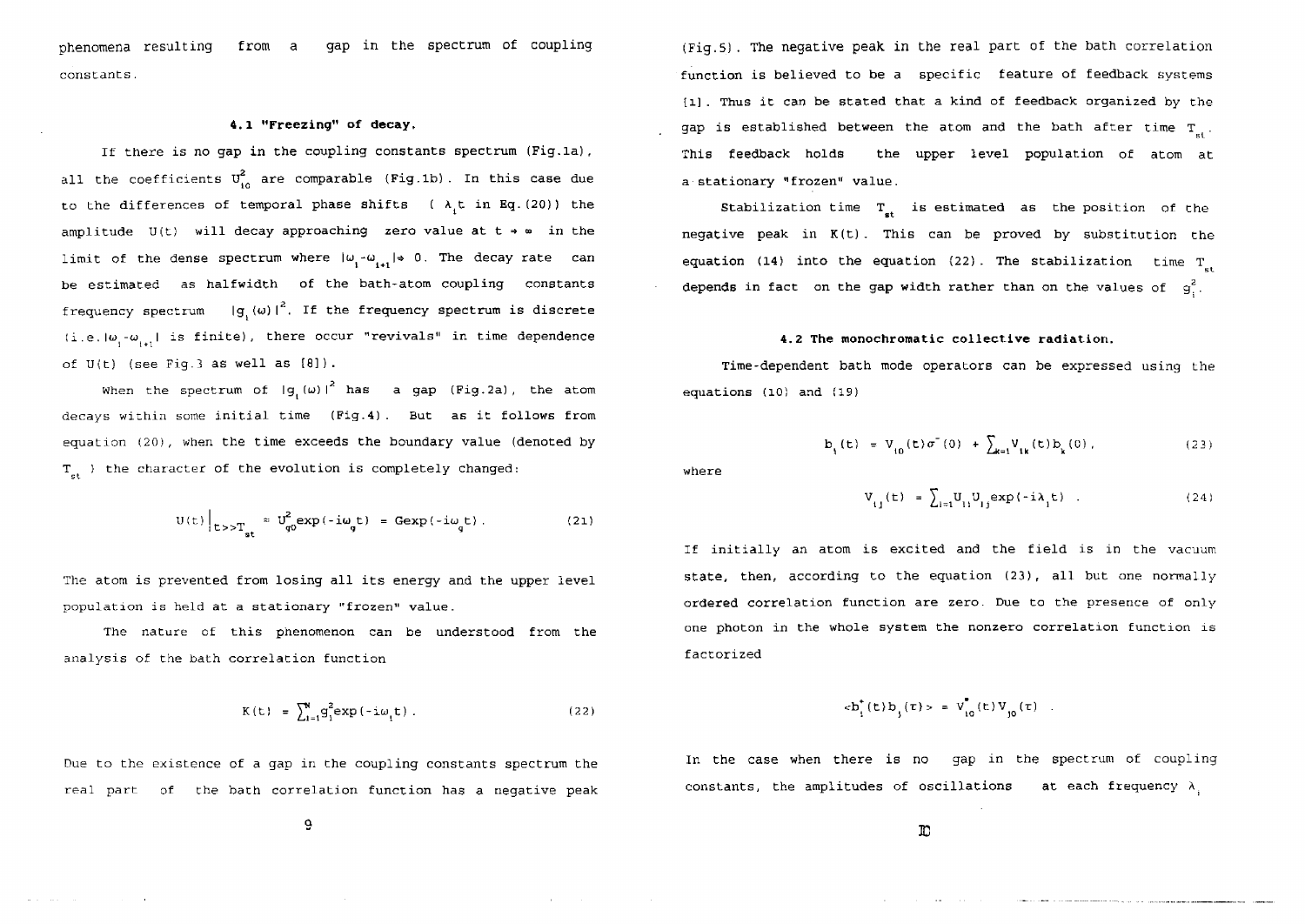of the spectrum are comparable, as it follows from the equation (24) . It is the presence of a gap that makes the amplitude of oscillations at the gap-center frequency much larger then the amplitudes of other oscillations  $(\mathtt{U}^{\epsilon}_{\mathtt{m}} >> \mathtt{U}^{\epsilon}_{\mathtt{m}})$ . After a sufficientlylong period of time (t >>  $T_{\text{at}}$ ) the dynamics of each bath mode acquires the monochromatic character

$$
V_{i0}(t)\Big|_{t\to T_{st}^{-\alpha}} U_{gl} U_{g0} exp(-i\omega_g t) = \bar{g}_i G exp(-i\omega_g t)
$$

and

 $\mathbf{t}$ 

$$
\left. < b_i^*(t) b_i^*(\tau) > \right|_{t_0, \tau_- > \tau_{st}^*} \tilde{g}_i^2 G^2 exp\left(i\omega_g(t_-\tau)\right) \ .
$$

In other words, due to the gap in the spectrum of interaction constants the monochromatic radiation is generated. Obviously, it is a laser effect resulting from the coherent interaction of an atom with the bath modes. To stress the nature of this effect we propose to use a term "monochromatic collective radiation". This collective radiation takes the largest part of energy lost by an atom during the evolution to the stationary "frozen" state.

The uniqueness of oscillations at the gap-center frequency can be also described in terms of collective operators. Time-dependent bath operators can be expressed as a linear superposition of the collective operators

$$
b_{i}(t) = \sum_{j=0}^{n} U_{i,j} C_{j}(0) \exp(-i\lambda_{j}t) .
$$

As is seen from this equation, the unique nature of oscillations at the gap-center frequency is the consequence of the peculiarity of

the collective mode described by collective operator  $C_{\alpha}$ . Due to the gap the collective mode  $C_{a}$ , which oscillates at the gap-center frequency, is excited stronger than the others

$$
<\!C_j^{\dagger}C_j\!> \;\; >> \;\; <\!C_j^{\dagger}C_j\!> \;\; .
$$

Using the language of collective modes it is possible to unify the description of both described phenomena. Actually, the peculiarity of collective mode  $C_{q}$  underlies both the "freezing" of decay and the monochromatic collective radiation. This possibility is important for further discussion because it permits to test the appearance of the effects in more complicated problems than the single-atom and single-excitation problem discussed above. For example, in Appendix we discuss the case when there are many photons initially in the system, i.e. the bath initially excited. According to the equations (A.4) and (A.5), the initial excitation can eqilize the intensities of collective modes. If the initial number of photons in the bath modes is so large that for collective mode C

$$
<\!\sigma^{+}\left(\,0\,\right)\sigma^{+}\left(\,0\,\right)> \hspace*{-1em}\subseteq \hspace*{-1em} \rightarrow \sum\nolimits_{j=1}^{l} \hspace*{-1em} U^{2}_{i,j} <\hspace*{-1em}\infty^{+}_{j}\left(\,0\,\right) b_{j}\left(\,0\,\right) > \hspace*{-1em},
$$

the intensity of this collective mode is comparable with that of the collective mode  $C_{\alpha}$ . Therefore, the described effects can't be observed: oscillations of the bath modes become nonmonochromatic and the upper level population of an atom can not bestationary any more.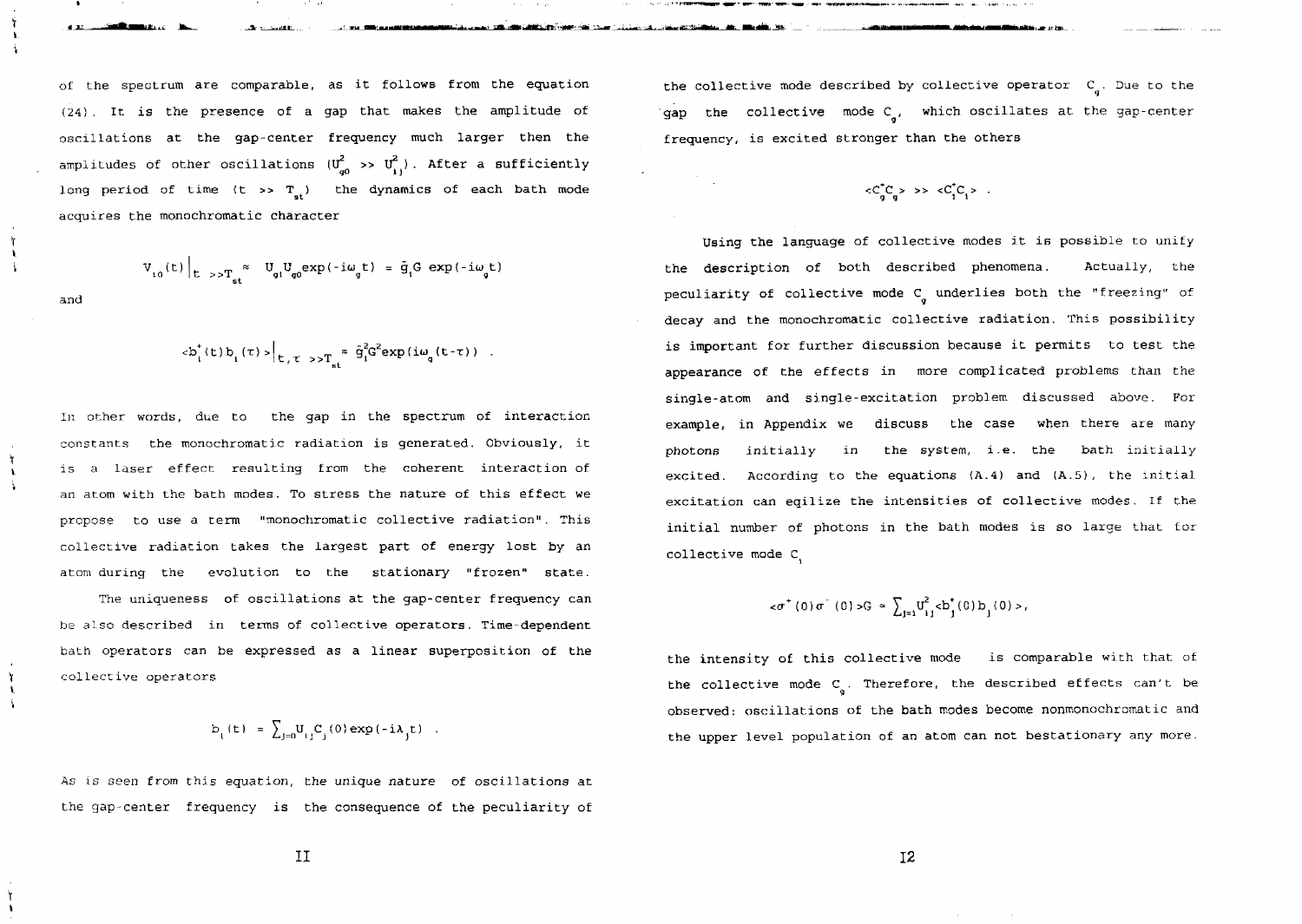#### **5.MULTIAT0MIC SYSTEM.**

Applying the above method to the case of a group of atoms interacting with the bath, one can demonstrate that the "freezing" of decay and the monochromatic collective radiation can occur in this case too.

Let us start from the simplest exactly solvable model of a single initially excited atom. The other atoms are supposed to be initially in the ground state and the bath is in the vacuum state. The equations (13) can be rewritten in the general form

$$
dC_{1}/dt + i\lambda_{1}C_{1} + i(M-1)U_{10}\sum_{j=0}^{M} \lambda_{j}U_{j0}C_{j} =
$$
  
=  $2iU_{10}\sum_{j=0}^{N} \lambda_{j}U_{j0}\Theta C_{j}$ , (25)

where  $\theta = \sum_{k=1}^{N} \sigma_k^{\dagger} \sigma_k^{\dagger}$ . For the case when only one atom is initially excited the right-hand part of the equations (25) can be dropped to form the following set of equations

$$
dC_{i}/dt + i\lambda_{1}C_{i} + i(M - 1)U_{i0}\sum_{j=0}^{N} \lambda_{j}U_{j0}C_{j} = 0
$$

with the solution

$$
C_{i}(t) = \sum_{j=0}^{N} B_{ij} exp(-i(x_{j} + \omega_{0})t) C_{j}(0),
$$
 (26)

where the eigenvalues  $x_i$  are given by the following characteristic equation

$$
\sum_{k=0}^{N} \lambda_{k} U_{k0} / (\lambda_{k} - x_{1}) = (M - 1)^{-1}, (i = 0, 1, 2, ..., N),
$$
 (27)

and

$$
B_{ij} = \frac{(\omega_q - \omega_0 - x_i)U_{j0}}{(\lambda_1 - x_j)U_{q0}} L_{ij},
$$
\n(28)

where

$$
L_{\mathbf{I}} = \left[ \sum_{i \neq 0} \left( \frac{(\omega_{\mathbf{q}} - \omega_{0} - x_{i}) U}{(\lambda_{1} - x_{i}) U_{\mathbf{q},0}} \right)^{2} + 1 \right]^{-1/2}
$$

For a rather large number of atoms (M >>1) the right-hand part of equation (27) is very small. Thus the eigenvalues  $x_i$  are practically independent of M. As it follows from the inequality

$$
U_{q0}^2\ \gg\ U_{10}^2\, ,
$$

there is eigenvalue x which is very close to the difference  $\omega_{\alpha}$  -  $\omega_{\alpha}$  :

g 0

$$
|x_{q} - \omega_{q} + \omega_{0}| \ll |x_{1} - \lambda_{j}|,
$$

Therefore, in accordance with the equation (28) the inequality

$$
1 > B_{gg} = |U_{g0}| >> |B_{ij}|
$$
 (29)

is satisfied and the uniqueness of the collective mode  $C_q(t)$  is manifested for a multiatomic system in the same way as for a single-atom one. As a consequence, the decay of an initially excited atom will be "frozen" at the value of a higher level population which is equal to G similar to the single-atom case. The collective monochromatic radiation will arise at the gap center frequency practically with the same intensity.

In Appendix we have investigated the case of an initial multi-atom excitation and the influence of the initial field excitation considering the multi-atomic effects by taking into account the right-hand of Eq. (25) perturbative manner. The results

<u> 2000 - Andreas Andreas III, ann an Company ann an Cairline ann an Cairline ann an Cairline ann an Cairline an</u>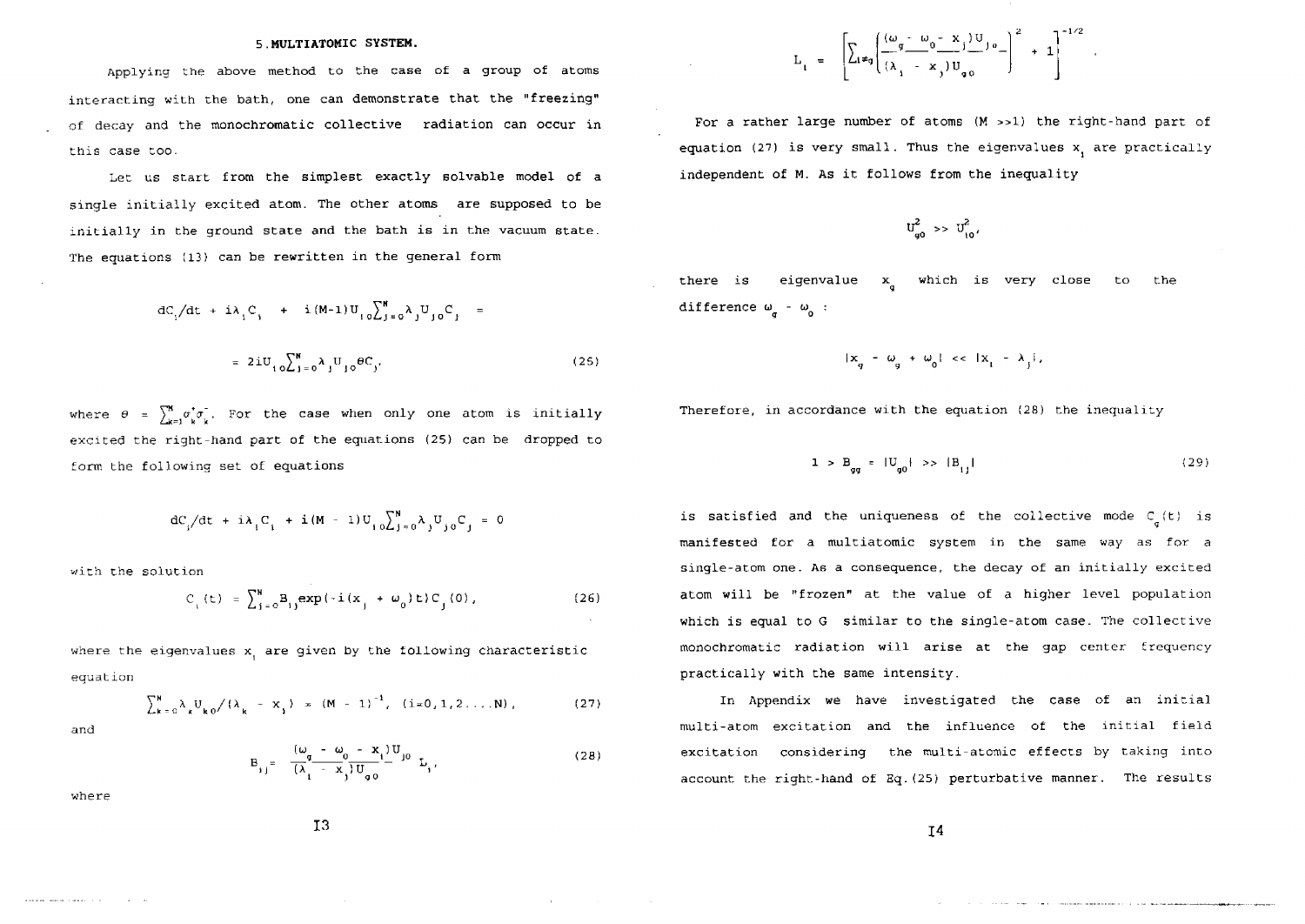of Appendix are as follows: if the number of initially excited atoms is small in comparison with their total number, and the initial excitation of bath is so small that the following condition

 $\langle e(0) > G \rangle > \sum_{i=1}^{n} U_i^2 \langle b_i \rangle$ 

is satisfied for all i, the decay of initially excited atoms will be "frozen" and collective radiation will arise similarly to the single-atom case. It should be noted that the discussed case of monochromatic collective radiation is an example of laser generation without inversion, because the number of initially excited atoms may be arbitrarily small in comparison with the total number of atoms.

To describe the statistical properties of the monochromatic collective radiation, it is useful to introduce the characteristic operator

$$
P(z) = \int d\xi exp(-i\xi z) \exp(i\xi \hat{N}) \, ,
$$

where  $\hat{N} = \sum_{i=1}^{N} b_i^{\dagger} b_i$  is the operator of the total number of excitations. From integral (2) we have

 $\hat{\mathbf{N}} = \mathbf{I} - \sum_{i=1}^{M} \sigma_i^{\dagger} \sigma_i^{\dagger}$ 

and

 $\mathbf{Y}$  $\mathbf{A}$  $\mathbf{I}_\mathrm{L}$ 

 $\mathbf{h}$  $\mathbf{r}$ 

۱ì  $\mathbf{t}$ A.

Ñ.  $\mathbf{t}$ 

$$
\mathcal{I}(t) > \ = \ \ = \ <\sum_{i=1}^{N} \sigma_i^*(0) \sigma_i^-(0) \ + \ \sum_{i=1}^{N} b_i^*(0) b_i(0) >. \tag{30}
$$

if we assume the initial state of the field to be vacuum and the number of excited atoms to be equal to V (their total number is M) then using the equation (30) we find

$$
\langle \exp(i\xi\hat{N}) \rangle = \exp\{i\xi V\} \prod_{i=1}^{N} \{1 + (\exp(-i\xi) - 1) \langle \sigma_i^*(t) \sigma_i^*(t) \rangle\}.
$$
 (31)

According to the equations  $(B.7)$  and  $(B.8)$  one can write for all initially excited atoms

$$
\left| \langle \sigma_1^*(t) \sigma_1^*(t) \rangle \right|_{t \to \infty} \Big|_{\tau_{\text{st}}} \approx G^2 \langle \sigma_1^*(0) \sigma_1^*(0) \rangle \quad . \tag{32}
$$

Due to the gap the upper-state population of initially excited atoms is "frozen" similarly to the single-atom case. An energy is not redistributed among all atoms contrary to the case when the gap is absent (see, for example [10]). In other words, one can say that the interaction of atoms between themselves through the radiation bath is suppressed. As follows from the equations (31) and (32)

$$
P(z) = \sum_{k=0}^{v} C_{v}^{k} (1 - G^{2})^{2v - 2k} G^{2k} \delta(z - k) .
$$
 (33)

The photon number distribution described by the equation (33) is a binomial one. It gives the average number of photons

$$
z \geq z = V(1 - G^2)
$$

and the variance

$$
D(z) = VG2(1 - G2) = G22z2.
$$
 (34)

The variance given by the equation (34) is smaller than the Poissonian one. However from the fact that the value of G is close to one it follows that the radiation antibunching of photons is slight.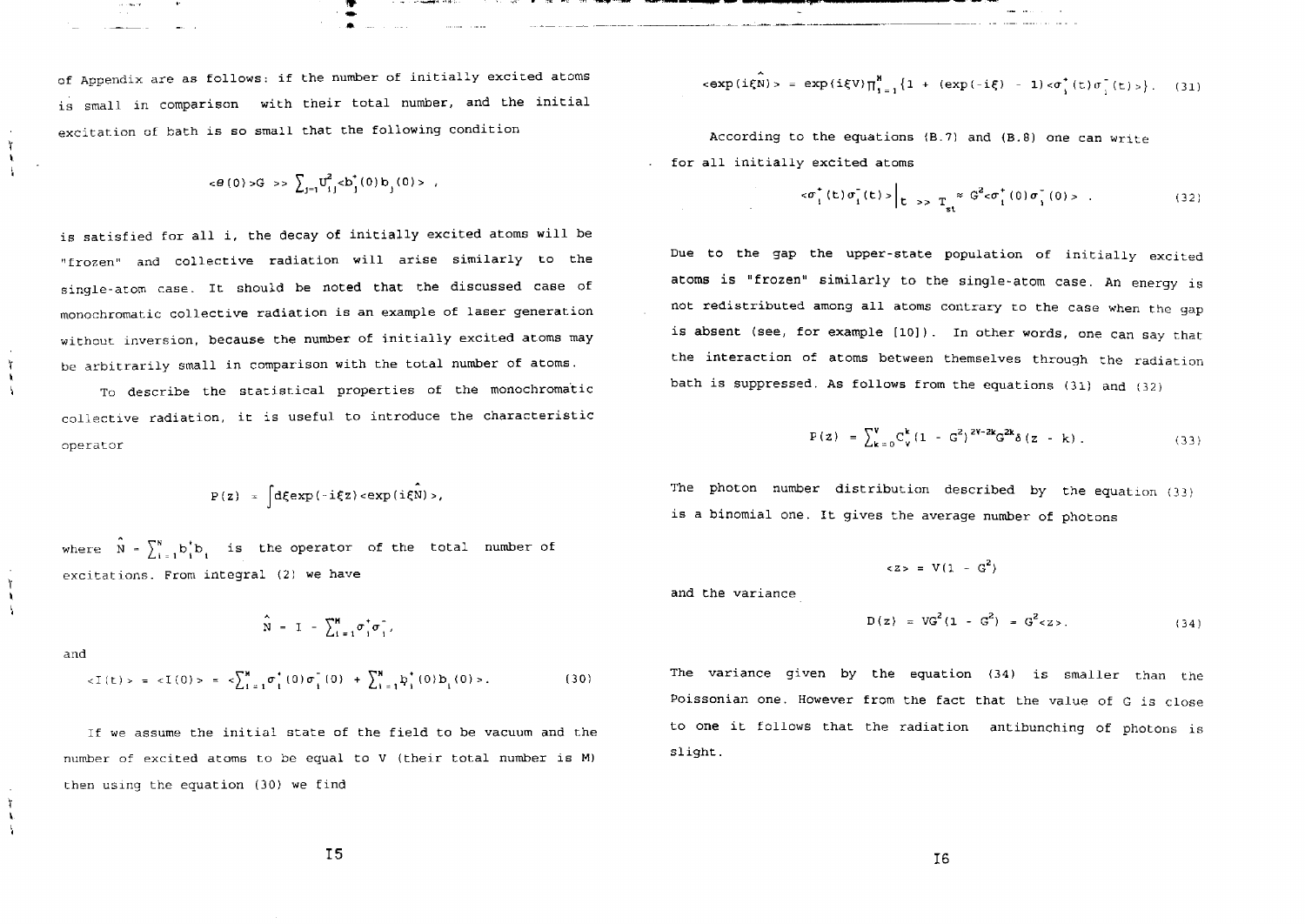# **6.CONCLUSIONS.**

In this work we have demonstrated the existence of two new physical effects due to the placing of atomic system in a medium which rearranges the atom-bath interaction in such a way that a gap appears in the atom-bath interaction spectrum. We have shown that in this case the special kind of inhibition of atomic decay (which we named "freezing" of decay") and connected with it the effect of monochromatic collective radiation take place. Unlike the usual laser radiation this collective radiation has the sub-Poissonian statistics. We have also investigated the influence of the initial bath excitation on the described effects. A rather strong initial excitation of the bath can make the effects of the "freezing" of decay and the monochromatic collective radiation unobservable.

# Acknowledgments

The authors gratefully acknowledge the financial support of the International Science Foundation and NATO (NATO linkage Grant LG 921174). One of the authors (D.S.M.) would like to thank Professor Abdus Salam, the International Atomic Energy Agency and UNESCO for hospitality at the International Centre for Theoretical Physics, Trieste.

#### **APPENDIX A. SINGLE-ATOM PERTURBATION THEORY.**

Unfortunately a complete analitical solution of Eq.(13) is unknown. However the perturbation theory can be used for description of the system evolution (under the condition discussed below) and for illustration of the unique role of the  $C_{n}$  mode. This theory is based on the inequality

$$
1 > |U_{q0}| >> |U_{10}|. \t\t (A.1)
$$

Thus, all of  $U_{i_0}$  for i\*g would be treated as small parameters. Let us introduce the "interaction picture"

 $\tilde{c}(t) = c(t) \exp(-i (\omega_{q} - \omega_{0}) t)$ 

and write the following equations

$$
d\widetilde{C}_j/dt + i\epsilon_j \widetilde{C}_j = 2iU_{i0}\sum_{j=0}^N \epsilon_j U_{j0}\sigma^{\dagger}\sigma^{\dagger}\widetilde{C}_j, \qquad (A,2)
$$

$$
d(\sigma^{\dagger}\sigma^{\top}\tilde{C}_{i})/dt + i\epsilon_{i}\sigma^{\dagger}\sigma^{\top}\tilde{C}_{i} = 2iU_{i0}\sum_{j=0}^{N} \epsilon_{j}U_{j0}\sigma^{\dagger}\sigma^{\top}\tilde{C}_{j} -
$$

$$
-i\sum_{j=0}^{N} \epsilon_{j}U_{j0}(\sigma^{\dagger}\tilde{C}_{j}\tilde{C}_{i} - \tilde{C}_{j}\sigma^{\top}\tilde{C}_{i}), \qquad (A.3)
$$

where  $\varepsilon_{i} = \lambda_{i} - (\omega_{g} - \omega_{0})$ .

Neglecting the second and higher degrees of  $U_{10}$  terms and returning to the original picture given by Hamiltonian (1) we obtain

$$
C_g(t) \approx C_g(0) \exp(-i\omega_g t) -
$$
  
-2U<sub>g0</sub>  $\sum_{j=0}^{N} U_{j0} \sigma^*(0) \sigma^*(0) C_j(0) \exp(-i(\lambda_j + \omega_0) t),$  (A.4)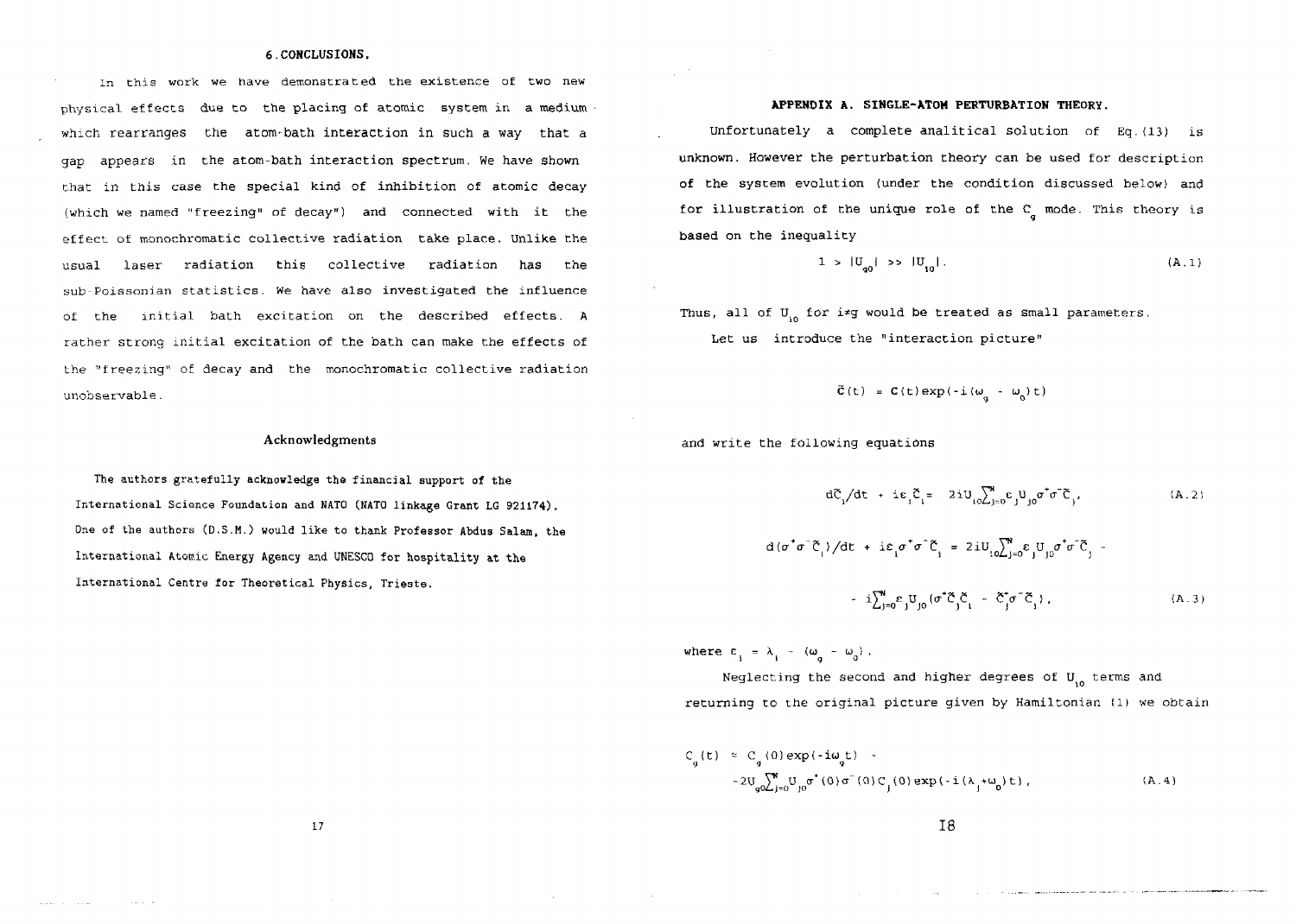a di sebagai kecamatan di sebagai kecamatan di sebagai kecamatan di sebagai kecamatan di sebagai kecamatan di<br>Sebagai kecamatan di sebagai kecamatan di sebagai kecamatan di sebagai kecamatan di sebagai kecamatan di sebag . m- .\*. • «\*. • M \_.

 $\mathcal{L}_{\mathcal{L}}$  , where  $\mathcal{L}_{\mathcal{L}}$ 

 $\sim$ 

$$
C_{i}^{'}(t) \approx C_{i}^{'}(0) \exp\left(-i\left(\lambda_{i} + \omega_{0}\right)t\right), \quad \left(\lambda_{i} \neq \omega_{g} - \omega_{0}\right). \tag{A.5}
$$

According to Eq.(A.4) and (A.5) the behavior of all the collective modes except C<sub>a</sub>resemble the bosonic one. It can be also seen from the commutation relations for the collective modes

 $\Lambda$ 

$$
[C_{i}, C_{j}^{\dagger}] = \delta_{ij} - 2U_{i\delta}U_{j\delta} \sigma^{\dagger} \sigma^{\dagger}.
$$
 (A.6)

If all indices i and j in {A.6} are different from g then the second term in right-hand parts of Eq. (A.6) are small and the commutation relations of these collective modes resemble the bosonic ones. Because of a large value of  $U_{q0}$  an atom-field interaction nonlinearity (the second term in the right part of Eq.(A.4)) is significant for the mode  $C_{\alpha}$  only.

#### **APPENDIX B. MULTIATOMIC PERTURBATION THEORY.**

It is possible to develop a perturbation theory using the solution of Eq.(25) with the right-hand side omitted. If this solution is denoted by  $C_i^0(t)$  then

$$
C_{\mu}(t) = C_{\mu}^{0}(t) + \delta C_{\mu}(t), \qquad (B, 1)
$$

where the nonlinear perturbation term  $\delta C_{\gamma}(t)$  is the main subject of this Appendix consideration.

Equations for  $\theta C_i$  operators have the form

$$
d\theta C_{i}/dt + i\lambda_{i}\theta C_{i} + i(M-1)U_{i0}\sum_{j=0}^{N}\lambda_{j}U_{j0}\theta C_{j} =
$$

= 
$$
iU_{i}{}_{0}\sum_{j=0}^{N} \lambda_{j}U_{j0}\theta^{2}C_{j} + i\sum_{j=0}^{N} \lambda_{j}U_{j0}(C_{j}^{+}S^{+}C_{j} - S^{+}C_{j}C_{j}),
$$
 (B.2)

where  $\theta = \sum_{i=1}^{\mathbf{M}} \sigma_i^{\dagger} \sigma_i^{\dagger}$ . The linear part of this equation resembles the Eq.(25). Therefore  $\theta C^{\dagger}_{i}$  can be presented as

$$
\theta C_{i}(t) = [\theta C_{i}(t)]^{0} + \delta[\theta C_{i}(t)], \qquad (B.3)
$$

where  ${(\theta C_{\chi}(t))}^0$  denotes the solution of the linear part of the equation (B.3). Substituting the Eq,(B.3) in Eq.(25) and using the unitary transformation

$$
\delta C_{i}(t) = \sum_{j=0}^{N} B_{i,j} \exp(-ix_{j}t) \delta \tilde{C}_{j}(t)
$$

the following formulae can be obtained

$$
d\delta \tilde{C}_1/dt = 2i f_i(t) \sum_{j=0}^{N} \lambda_j U_{j0} \theta C_j,
$$
 (B.4)

where

 $f(t) = \sum_{i=0}^{N} B_{i,j} U_{i,0} exp(i x_i t)$ (B.5)

Thus

$$
f_g(t) = \sum_{j=0}^{N} U_{j0}^2 \exp(ix_j t) \Big|_{t \to \infty} T_{st} \approx \text{Gexp}(ix_g t).
$$

In accordance with the inequality (29)the values B<sub>ij</sub>U<sub>jo</sub> (for all i\*g) are comparable and therefore

$$
|f_i(t)|\Big|_{t\to t} \to 0.
$$

Here T<sub>a</sub> is the characteristic decay time estimated as an inverse width of the bath frequency spectrum. Thus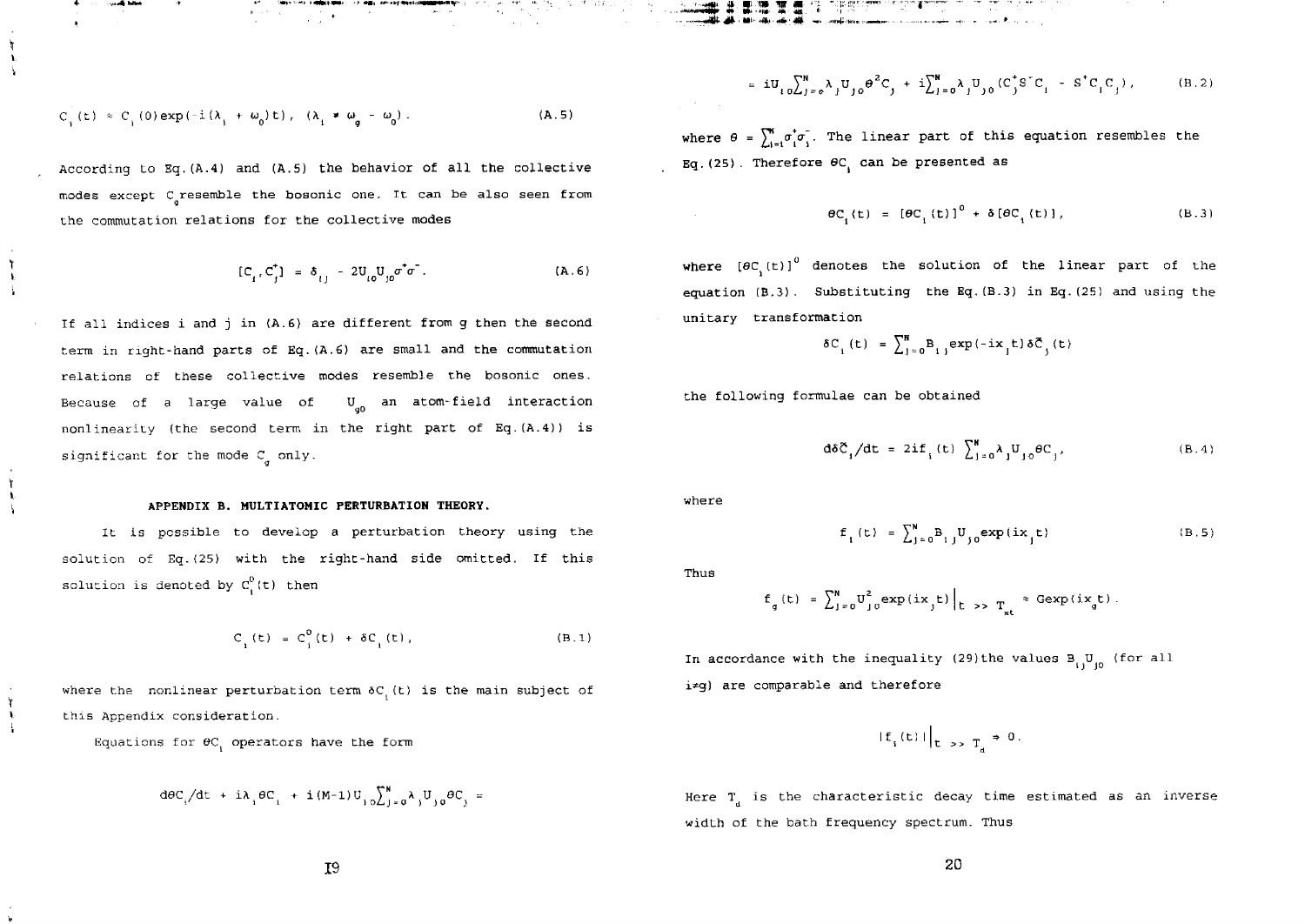$$
\left. \mathrm{d}\delta C_{i}\left( t\right) / \mathrm{d}t\right|_{t\rightarrow\infty} \Big|_{T_{d}} \rightarrow 0,
$$

i.e. all the collective modes except mode  $C_q$  have been stabilized and their evolution has acquired a bosonic character for the time  $T_A \ll T_{at}$ . As one can see below this is true within the accuracy of the consideration.

Let us substitute Eq.  $(B.3)$  into Eq.  $(B.2)$  and make the unitary transformation

$$
\delta[\Theta C_i(t)] = \sum_{j=0}^{N} B_{ij} \exp(-ix_j t) \delta[\Theta C_j(t)].
$$

Within the required accuracy (up to the second degree of  $\mathtt{U}_{_{1\text{O}}})$  ) the following equation is obtained (here and after t>>T<sub>et</sub>):

$$
d\delta C_g/dt \approx 2i f_g(t) \left[ \sum_{j=0}^{N} \lambda_j U_{j0} [\theta C_j]^0 + \right.
$$
  
+ 
$$
\left[ \sum_{k=0}^{N} \lambda_k U_{k0} B_{kg} \right] \delta [\theta \tilde{C}_g] exp(-ix_g t) . \qquad (B.6)
$$

in the second term of the right-hand part of the Eq.(B.6) the  $\int_{-\infty}^{\infty} \lambda_k U_{k,0} B_{k,0}$  sum is estimated as  $1/(M - 1)$ . If a number of atoms is sufficiently large (M >> 1) this term can be dropped under the condition

$$
\langle \theta \rangle / M \ll 1.
$$

Consequently one of the conditions of the developed theory applicability is obtained. It is a small number of initially excited atoms compared with the total number of atoms.

After returning to the original picture given by the Hamiltonian (1) and ignoring of negligible terms the final result is

$$
C_g(t) \approx |U_{g0}| \exp(-i\omega_g t) C_g(0) + \sum_{x_i^*} x_g B_{g1} \exp(-i(x_i + \omega_0)t) C_i(0)
$$

$$
+\left\{\mathtt{U}_{\mathtt{g}\,0}\left|\,\mathtt{exp}\left(-\mathtt{i}\omega_{\mathtt{g}}\mathtt{t}\right)\delta\widetilde{C}_{\mathtt{g}}\left(\mathtt{t}\right)\right.,\right.\\ \left.\left.\left(\mathtt{B}\,\mathtt{.}\,7\right)\right.
$$

where

and

the control of the control of the control of the control of

$$
\delta \tilde{C}_g(t) \approx 2 \sum_{j=0}^{R} d_j \{ 1 - \exp(-i(x_j - \omega_g + \omega_o)t) \} [\Theta C_j(0)]
$$
  

$$
d_j = U_{j0} \sum_{k=0}^{R} \lambda_k U_{k0} L_k / (\lambda_k - x_j),
$$

$$
C_{j}(t) \approx \sum_{j=0}^{N} B_{1,j} \exp \left\{ -i \left( x_{j} + \omega_{0} \right) t \right\} C_{j}(0) , \qquad (B.8)
$$

21

الموارد والمنادي والمنافس والمتعادل والمنافس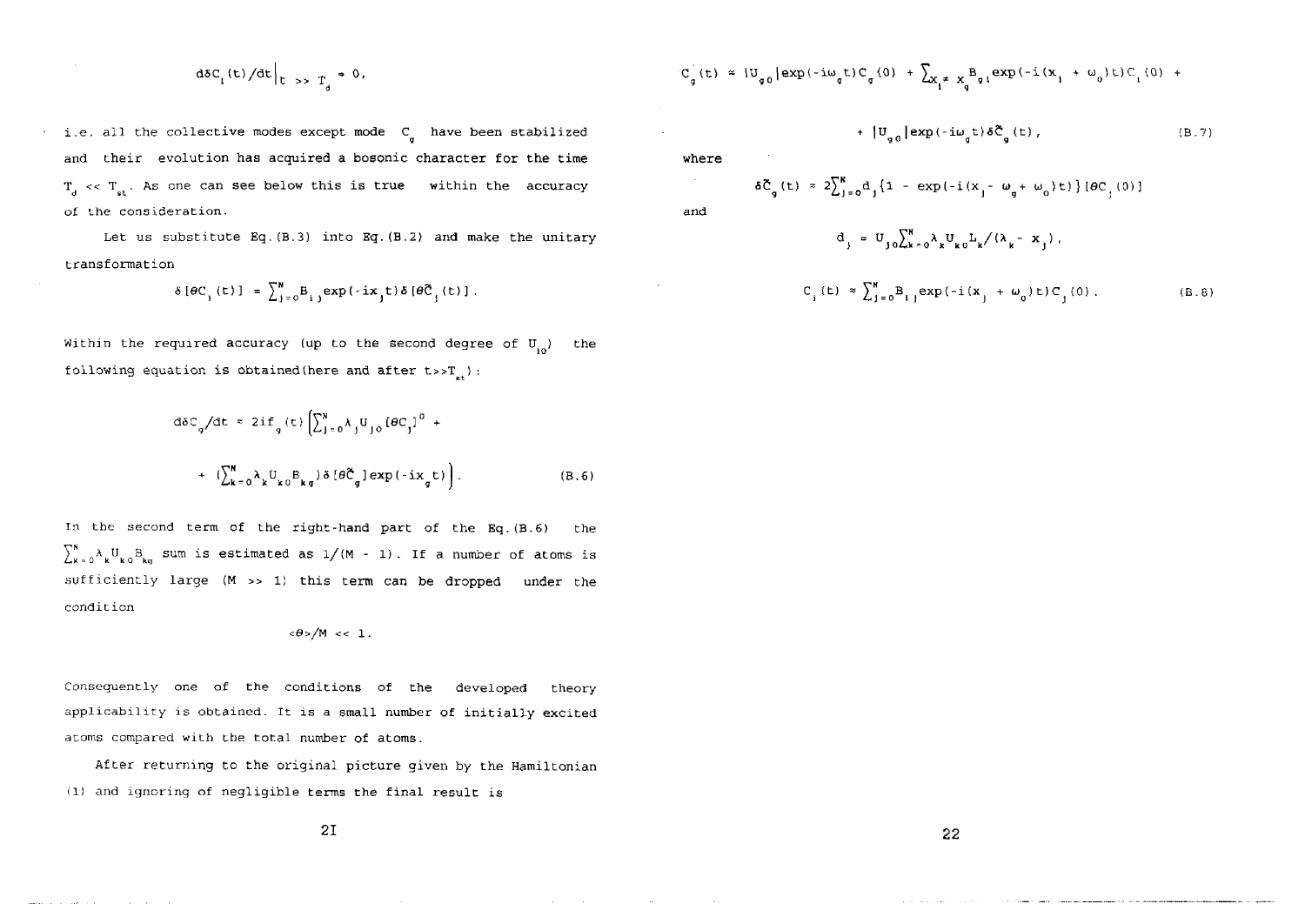

1. E.Yablonovitch, Phys.Rev.Lett. 58, 2059 (1987).

- 2. E.Yablonovitch and T.Gmitter, Phys.Rev.Lett. 63, 1950 {1989).
- 3. E.Yablonovitch, J.Phys.:Condens. Hatter 5, 2443 (1993).
- 4. K.M. Leung and Y.F. Lin. Phys. Rev. B 41, 10188 (1990).
- 5. S.John and R.Rangarajan, Phys.Rev. B 38, 10101(1988).
- 6. G.Kurizki and A.F.Genak, Phys.Rev.Lett. 61, 2269(1988).
- 7. Z.Zang, S.Satpathy, Phys.Rev.Lett. 65, 2650 (1990).
- 8. S.Kilin and D.Mogilevtsev, Laser Phys. 2, 153 (1992).
- 9. R.Loudon "The Quantum Theory of Light", Clarendon Press, Oxford, 1973, chapter 8.
- 10.G.S.Agarval "Quantum statistical theories of spontaneous emission and their relation to other approaches", Springer-Verlag, Berlin, 1974.

#### FIGURE CAPTIONS

- Fig.1 An example of smooth (Gaussian) spectrum of  $g_{\omega}^2$  (a) and corresponding distribution of  $U^2_{(0)}$  (b). The frequency spectrum is equidistant Gaussian with the distance  $\Delta$  between nearest frequencies . The model calculation is made for the number of field oscillators  $N = 41$ . All  $\lambda$ , are the roots of the characteristic equations (3).
- Fig.2 An example of spectrum of  $g_{_{\mathbf{G}\mathbf{k}}}^{\ast}$  with the gap (a) and corresponding distribution  $U^2_{12}$  (b). The quantities are chosen in such a way that  $\tilde{g}_{\alpha k}^2$  spectrum is the Gaussian one Ck. with characteristics similar to Fig.l spectrum and

$$
\sum_{k=1}^{N} g_{U,k}^{2} = \sum_{k=1}^{N} g_{C,k}^{2}
$$

- Fig.3 A typical temporal dependence of U(t) for the smooth (Gaussian)  $g^2$  spectrum from Fig.1. Stage I corresponds to motion within time interval  $[0,T]$  . Stage II corresponds to d motion within time interval  $(T_A, 2T_A)$ . d d Dimensionless time  $T = 3t\sigma/2\pi$ .
- Fig.4 The same as in Fig.3 for the spectrum of  $g_{ck}^2$ (Fig.2) with the gap:  $T = 3t\sigma/2\pi$ .
- Fig.5 The real part of the bath correlation function  $K(t)$  for the spectrum of  $g_{0k}^2$  (Fig. 2) with the gap; T =  $3t\sigma/2\pi$ .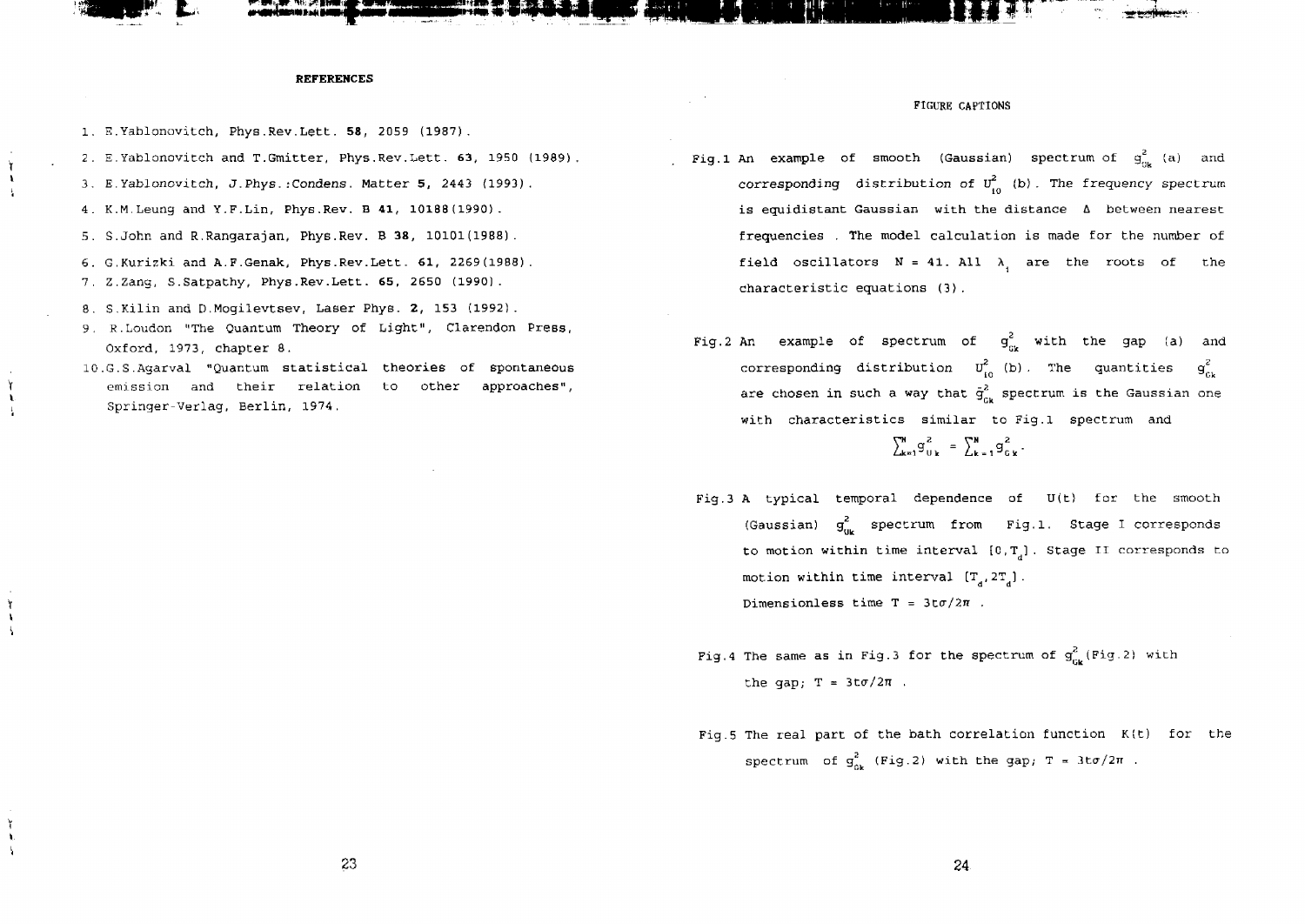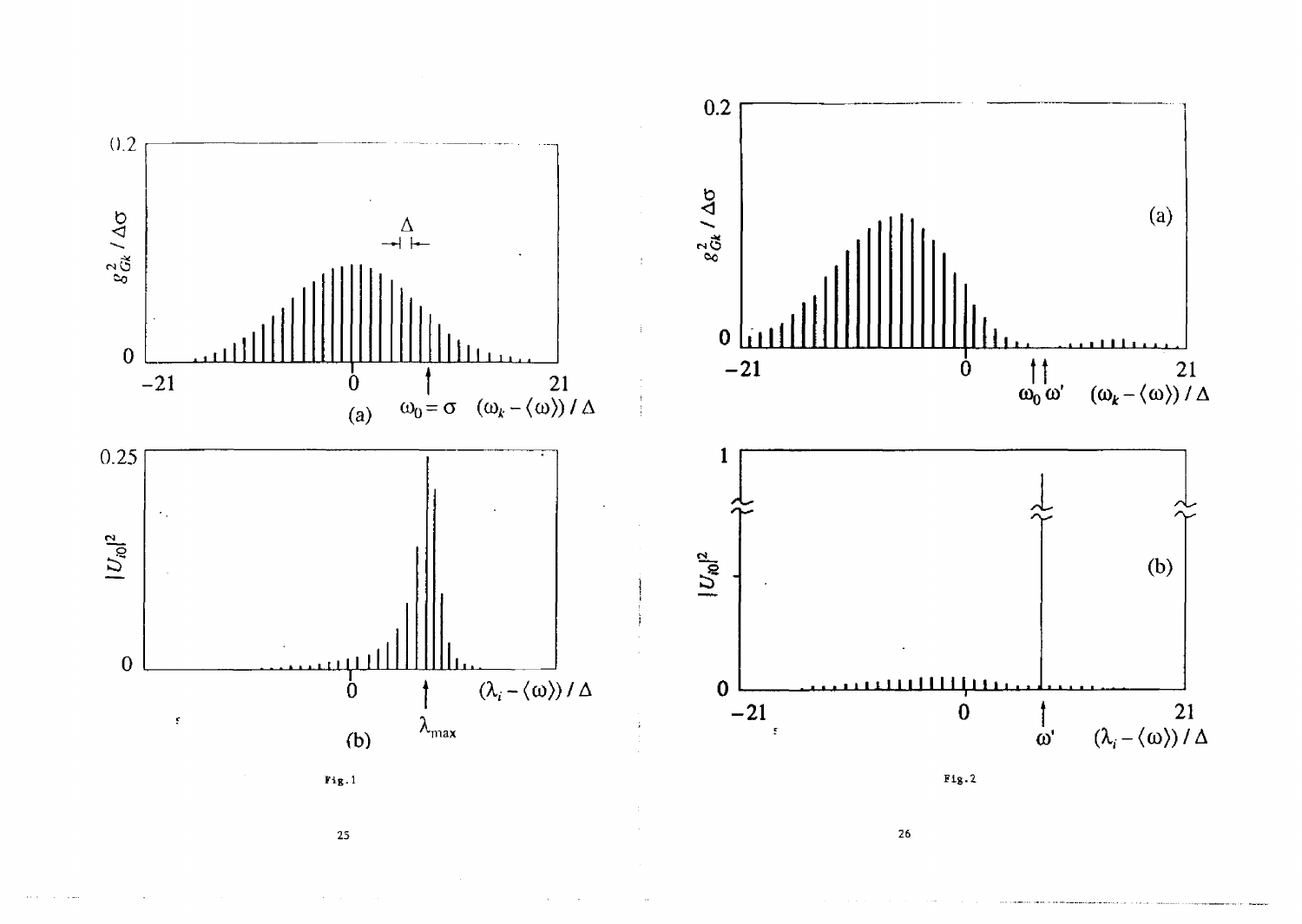

 $\frac{1}{4}$ 

 $\varphi$ 

 ${\bf 28}$ 

 $\sim$ 

 $\mathbf{R}$  Re  $U(t)$ 

 $(b)$ 

 $T = 45$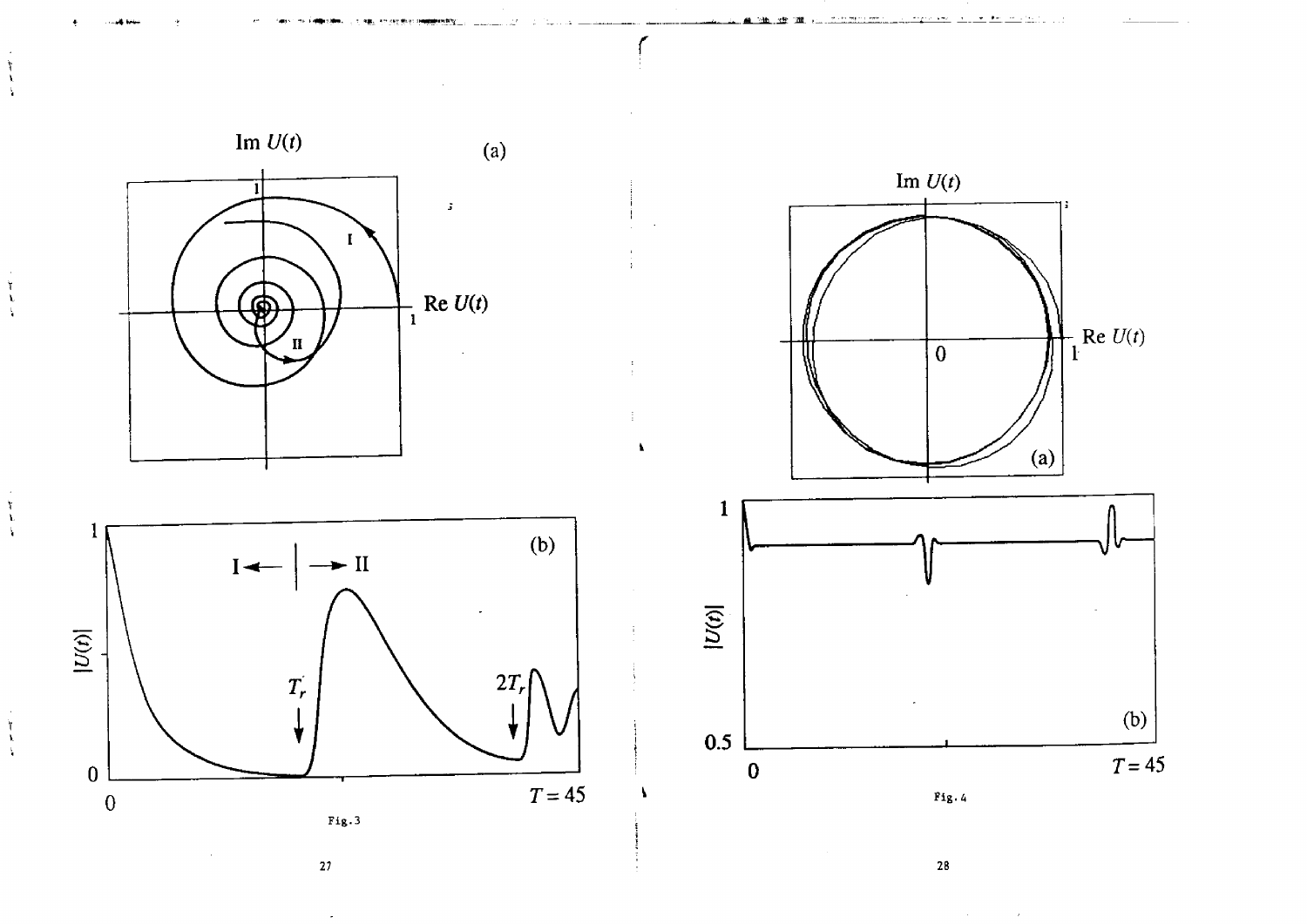